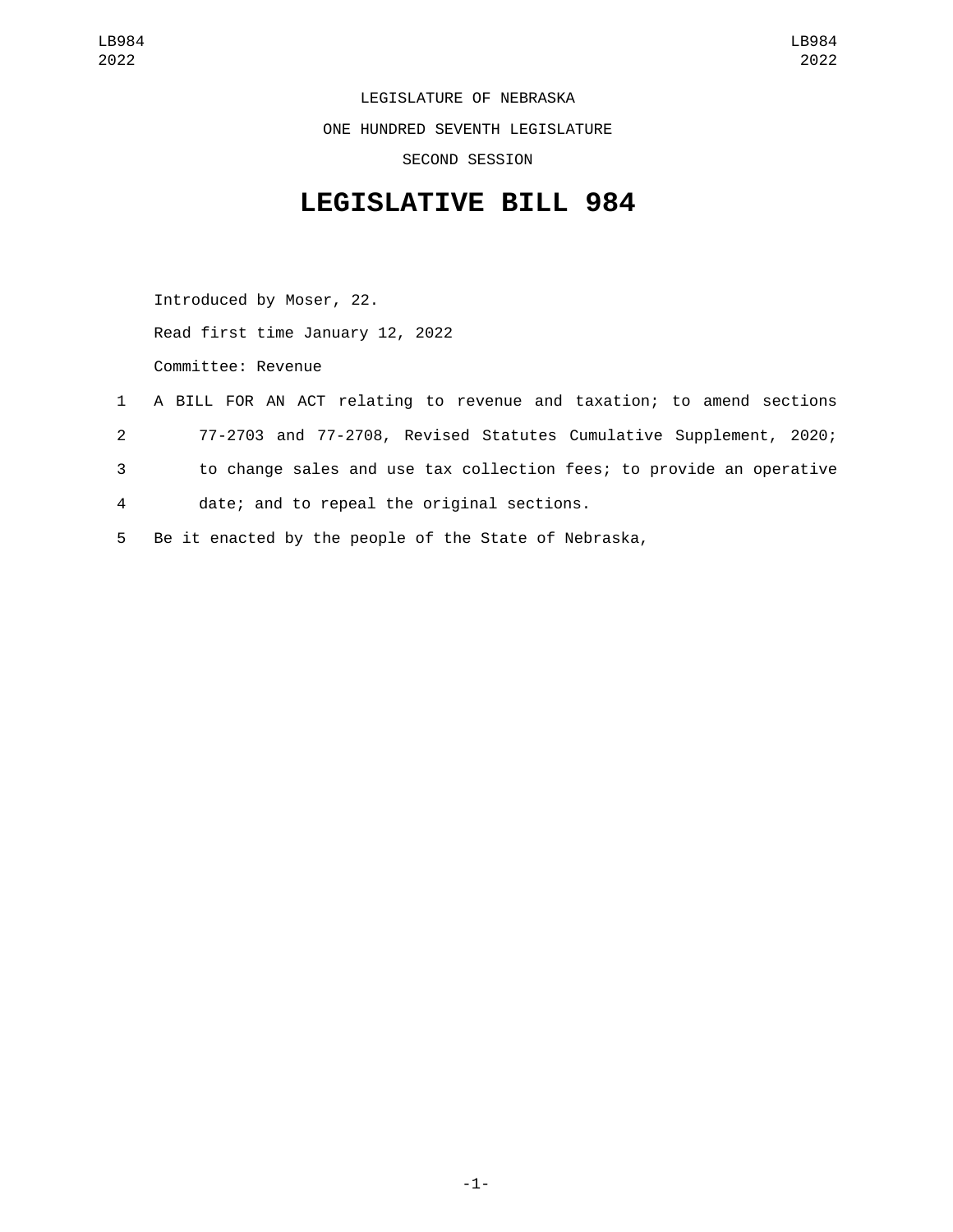Section 1. Section 77-2703, Revised Statutes Cumulative Supplement, 2 2020, is amended to read:

 77-2703 (1) There is hereby imposed a tax at the rate provided in section 77-2701.02 upon the gross receipts from all sales of tangible personal property sold at retail in this state; the gross receipts of every person engaged as a public utility, as a community antenna television service operator, or as a satellite service operator, any person involved in the connecting and installing of the services defined in subdivision (2)(a), (b), (d), or (e) of section 77-2701.16, or every person engaged as a retailer of intellectual or entertainment properties referred to in subsection (3) of section 77-2701.16; the gross receipts from the sale of admissions in this state; the gross receipts from the sale of warranties, guarantees, service agreements, or maintenance agreements when the items covered are subject to tax under this section; beginning January 1, 2008, the gross receipts from the sale of bundled transactions when one or more of the products included in the bundle are taxable; the gross receipts from the provision of services defined in subsection (4) of section 77-2701.16; and the gross receipts from the sale of products delivered electronically as described in subsection (9) of section 77-2701.16. Except as provided in section 77-2701.03, when there is a sale, the tax shall be imposed at the rate in effect at the time the gross receipts are realized under the accounting basis used by the retailer to maintain his or her books and records.

 (a) The tax imposed by this section shall be collected by the retailer from the consumer. It shall constitute a part of the purchase price and until collected shall be a debt from the consumer to the retailer and shall be recoverable at law in the same manner as other debts. The tax required to be collected by the retailer from the consumer constitutes a debt owed by the retailer to this state.

 (b) It is unlawful for any retailer to advertise, hold out, or state to the public or to any customer, directly or indirectly, that the tax or

-2-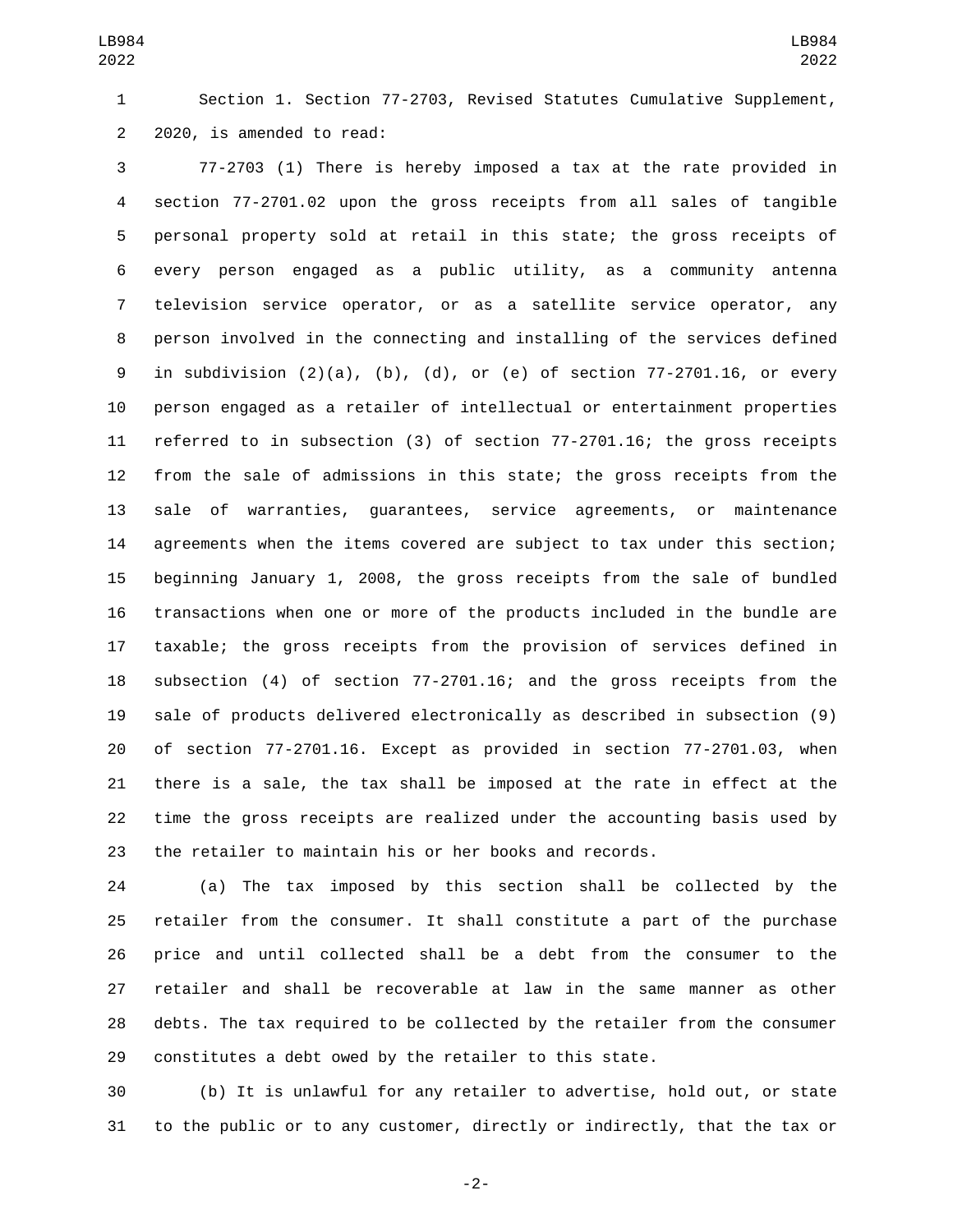part thereof will be assumed or absorbed by the retailer, that it will not be added to the selling, renting, or leasing price of the property sold, rented, or leased, or that, if added, it or any part thereof will be refunded. The provisions of this subdivision shall not apply to a 5 public utility.

 (c) The tax required to be collected by the retailer from the purchaser, unless otherwise provided by statute or by rule and regulation of the Tax Commissioner, shall be displayed separately from the list price, the price advertised in the premises, the marked price, or other price on the sales check or other proof of sales, rentals, or leases.

 (d) For the purpose of more efficiently securing the payment, collection, and accounting for the sales tax and for the convenience of the retailer in collecting the sales tax, it shall be the duty of the Tax Commissioner to provide a schedule or schedules of the amounts to be collected from the consumer or user to effectuate the computation and collection of the tax imposed by the Nebraska Revenue Act of 1967. Such schedule or schedules shall provide that the tax shall be collected from the consumer or user uniformly on sales according to brackets based on sales prices of the item or items. Retailers may compute the tax due on any transaction on an item or an invoice basis. The rounding rule 21 provided in section 77-3,117 applies.

 (e) The use of tokens or stamps for the purpose of collecting or enforcing the collection of the taxes imposed in the Nebraska Revenue Act of 1967 or for any other purpose in connection with such taxes is 25 prohibited.

 (f) For the purpose of the proper administration of the provisions of the Nebraska Revenue Act of 1967 and to prevent evasion of the retail sales tax, it shall be presumed that all gross receipts are subject to the tax until the contrary is established. The burden of proving that a sale of property is not a sale at retail is upon the person who makes the sale unless he or she takes from the purchaser (i) a resale certificate

-3-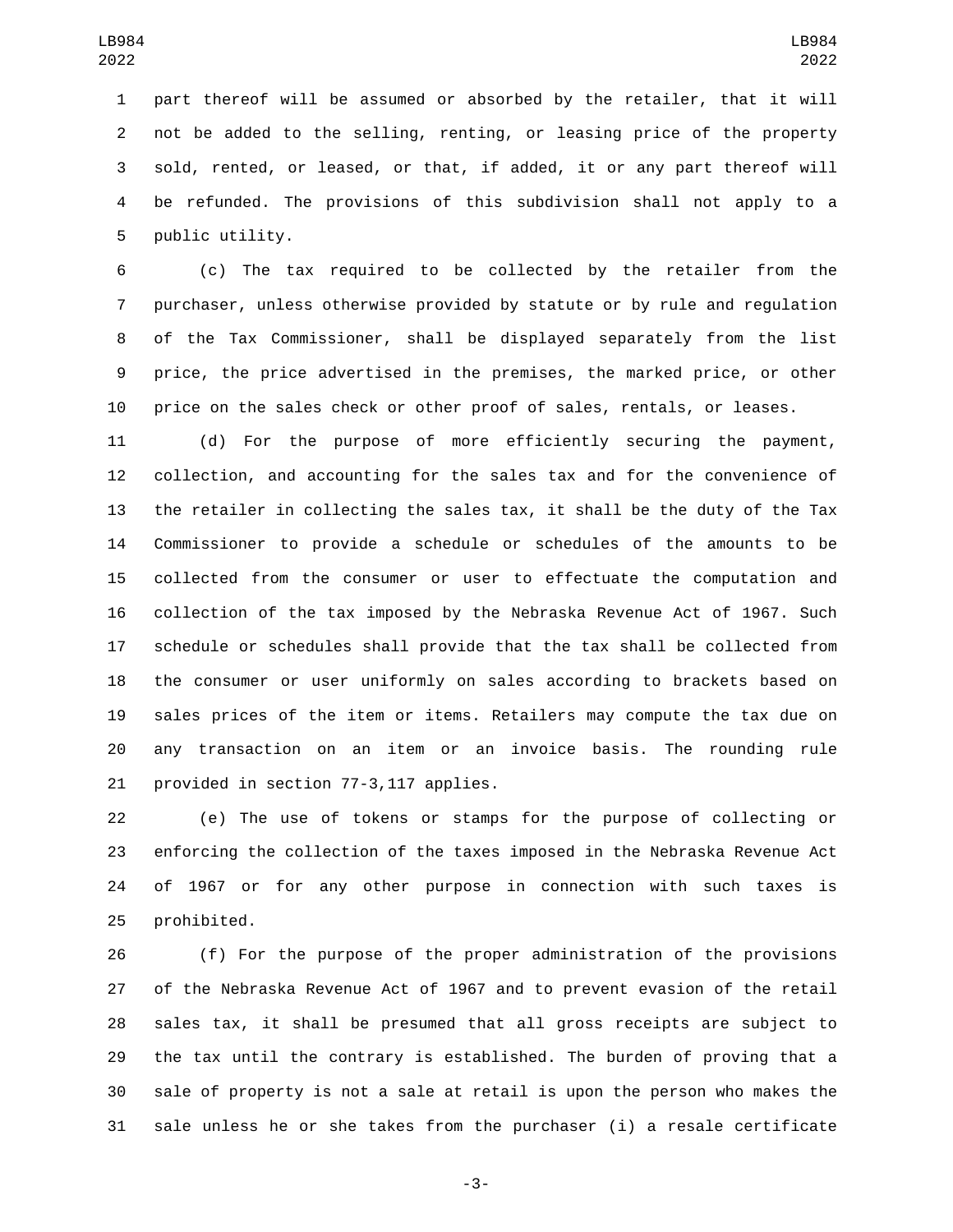to the effect that the property is purchased for the purpose of reselling, leasing, or renting it, (ii) an exemption certificate pursuant to subsection (7) of section 77-2705, or (iii) a direct payment permit pursuant to sections 77-2705.01 to 77-2705.03. Receipt of a resale certificate, exemption certificate, or direct payment permit shall be conclusive proof for the seller that the sale was made for resale or was exempt or that the tax will be paid directly to the state.

 (g) In the rental or lease of automobiles, trucks, trailers, semitrailers, and truck-tractors as defined in the Motor Vehicle Registration Act, the tax shall be collected by the lessor on the rental or lease price, except as otherwise provided within this section.

 (h) In the rental or lease of automobiles, trucks, trailers, semitrailers, and truck-tractors as defined in the act, for periods of one year or more, the lessor may elect not to collect and remit the sales tax on the gross receipts and instead pay a sales tax on the cost of such vehicle. If such election is made, it shall be made pursuant to the 17 following conditions:

 (i) Notice of the desire to make such election shall be filed with the Tax Commissioner and shall not become effective until the Tax Commissioner is satisfied that the taxpayer has complied with all conditions of this subsection and all rules and regulations of the Tax 22 Commissioner;

 (ii) Such election when made shall continue in force and effect for a period of not less than two years and thereafter until such time as the 25 lessor elects to terminate the election;

 (iii) When such election is made, it shall apply to all vehicles of the lessor rented or leased for periods of one year or more except vehicles to be leased to common or contract carriers who provide to the lessor a valid common or contract carrier exemption certificate. If the lessor rents or leases other vehicles for periods of less than one year, such lessor shall maintain his or her books and records and his or her

-4-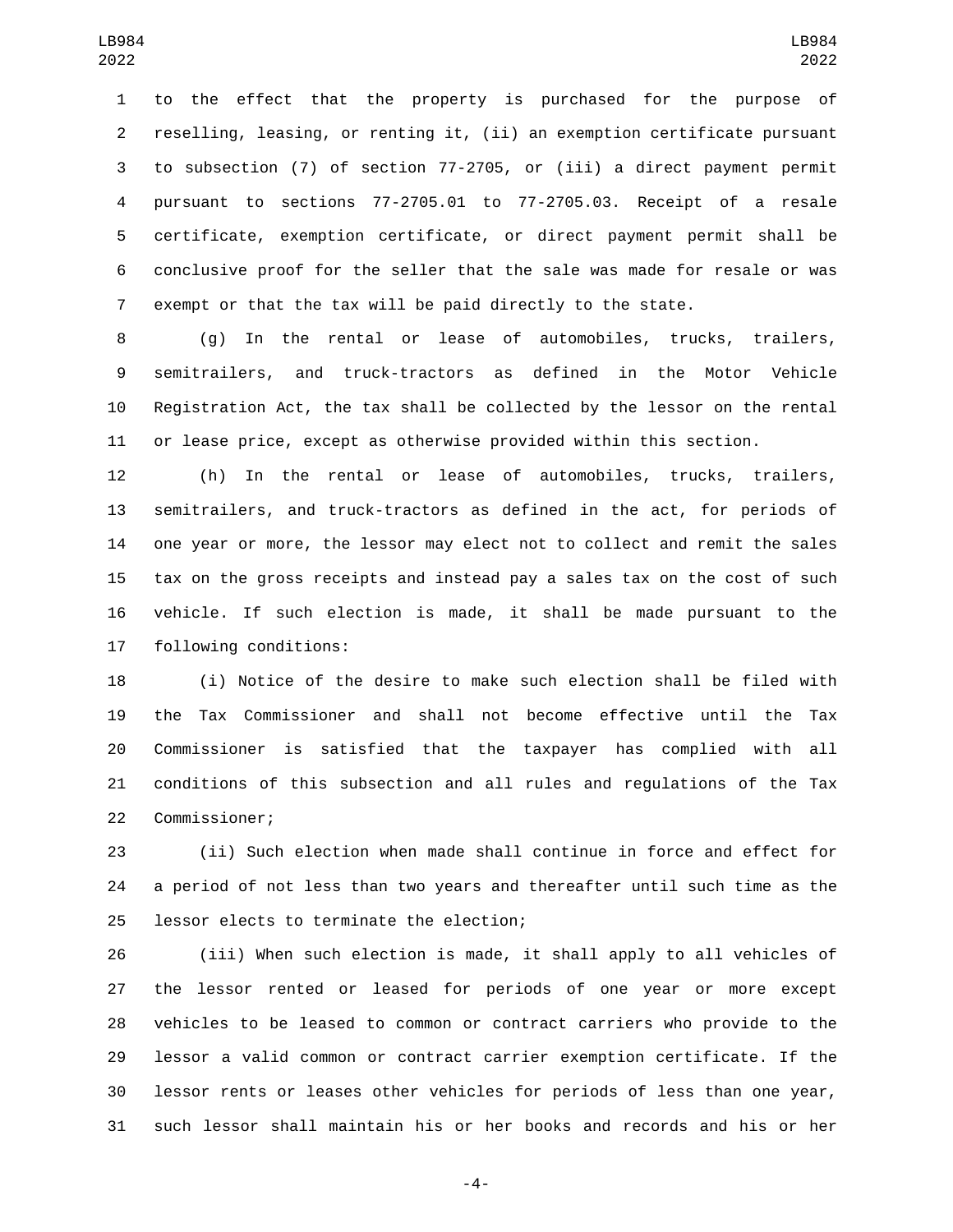accounting procedure as the Tax Commissioner prescribes; and

 (iv) The Tax Commissioner by rule and regulation shall prescribe the contents and form of the notice of election, a procedure for the determination of the tax base of vehicles which are under an existing lease at the time such election becomes effective, the method and manner for terminating such election, and such other rules and regulations as may be necessary for the proper administration of this subdivision.

 (i) The tax imposed by this section on the sales of motor vehicles, semitrailers, and trailers as defined in sections 60-339, 60-348, and 60-354 shall be the liability of the purchaser and, with the exception of motor vehicles, semitrailers, and trailers registered pursuant to section 60-3,198, the tax shall be collected by the county treasurer as provided in the Motor Vehicle Registration Act or by an approved licensed dealer participating in the electronic dealer services system pursuant to section 60-1507 at the time the purchaser makes application for the registration of the motor vehicle, semitrailer, or trailer for operation upon the highways of this state. The tax imposed by this section on motor vehicles, semitrailers, and trailers registered pursuant to section 60-3,198 shall be collected by the Department of Motor Vehicles at the time the purchaser makes application for the registration of the motor vehicle, semitrailer, or trailer for operation upon the highways of this state. At the time of the sale of any motor vehicle, semitrailer, or trailer, the seller shall (i) state on the sales invoice the dollar amount of the tax imposed under this section and (ii) furnish to the purchaser a certified statement of the transaction, in such form as the Tax Commissioner prescribes, setting forth as a minimum the total sales price, the allowance for any trade-in, and the difference between the two. The sales tax due shall be computed on the difference between the total sales price and the allowance for any trade-in as disclosed by such certified statement. Any seller who willfully understates the amount upon which the sales tax is due shall be subject to a penalty of one thousand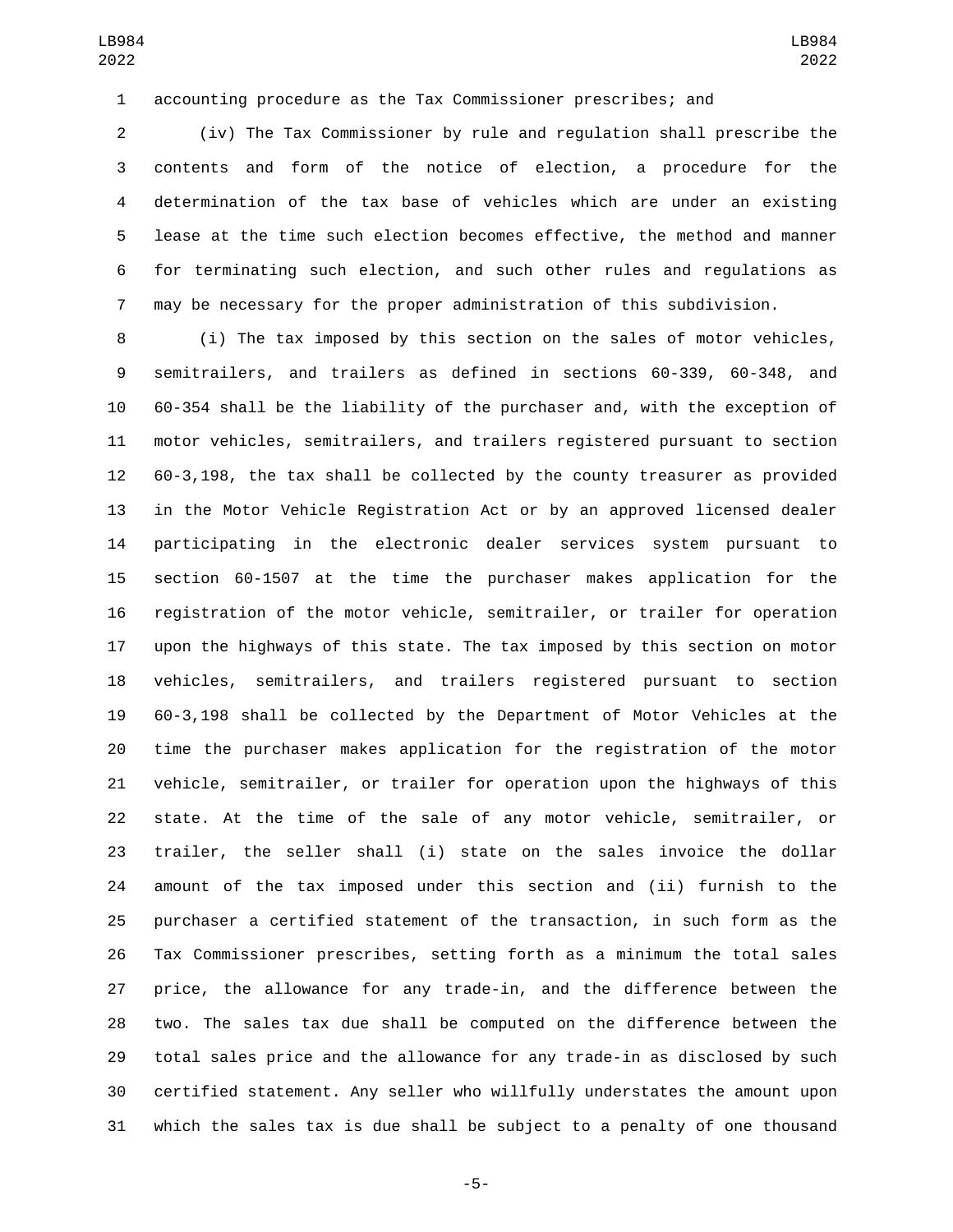dollars. A copy of such certified statement shall also be furnished to the Tax Commissioner. Any seller who fails or refuses to furnish such certified statement shall be guilty of a misdemeanor and shall, upon conviction thereof, be punished by a fine of not less than twenty-five dollars nor more than one hundred dollars. If the purchaser does not register such motor vehicle, semitrailer, or trailer for operation on the highways of this state within thirty days of the purchase thereof, the tax imposed by this section shall immediately thereafter be paid by the purchaser to the county treasurer or the Department of Motor Vehicles. If the tax is not paid on or before the thirtieth day after its purchase, the county treasurer or Department of Motor Vehicles shall also collect from the purchaser interest from the thirtieth day through the date of payment and sales tax penalties as provided in the Nebraska Revenue Act of 1967. The county treasurer or Department of Motor Vehicles shall report and remit the tax so collected to the Tax Commissioner by the fifteenth day of the following month. The county treasurer, for his or her collection fee, shall deduct and withhold, from all amounts required to be collected under this subsection, the collection fee permitted to be deducted by any retailer collecting the sales tax, all of which shall be deposited in the county general fund, plus an additional amount equal to one-half of one percent of all amounts in excess of six thousand dollars remitted each month. Prior to January 1, 2023, fifty percent of such additional amount shall be deposited in the county general fund and fifty percent of such additional amount shall be deposited in the county road fund. On and after January 1, 2023, seventy-five percent of such additional amount shall be deposited in the county general fund and twenty-five percent of such additional amount shall be deposited in the county road fund. In any county with a population of one hundred fifty thousand inhabitants or more, the county treasurer shall remit one dollar of his or her collection fee for each of the first five thousand motor vehicles, semitrailers, or trailers registered with such county treasurer

-6-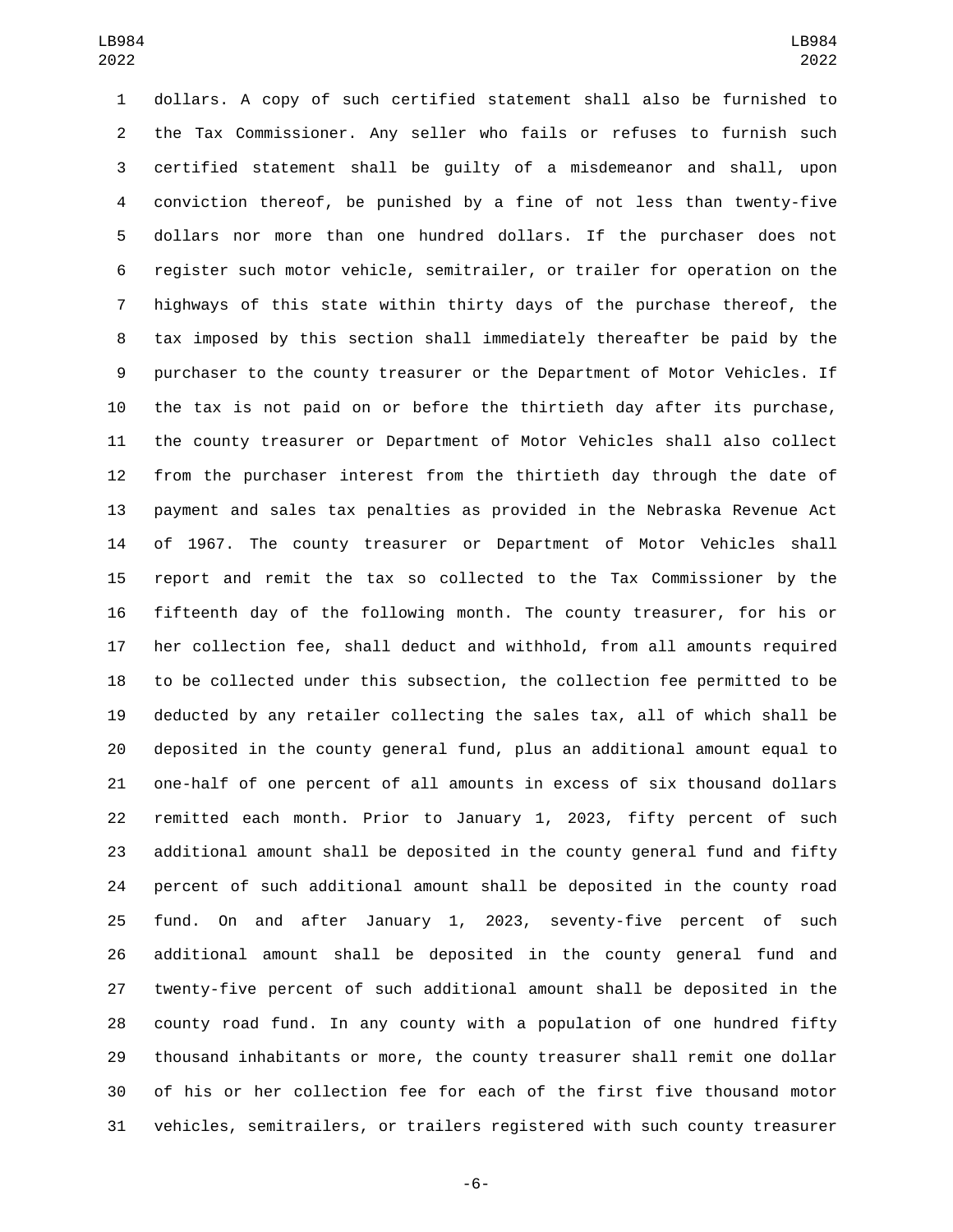on or after January 1, 2020, to the State Treasurer for credit to the Department of Revenue Enforcement Fund. The Department of Motor Vehicles, for its collection fee, shall deduct, withhold, and deposit in the Motor Carrier Division Cash Fund the collection fee permitted to be deducted by any retailer collecting the sales tax. The collection fee for the county treasurer or the Department of Motor Vehicles shall be forfeited if the county treasurer or department violates any rule or regulation pertaining 8 to the collection of the use tax.

 (j)(i) The tax imposed by this section on the sale of a motorboat as defined in section 37-1204 shall be the liability of the purchaser. The tax shall be collected by the county treasurer at the time the purchaser makes application for the registration of the motorboat. At the time of the sale of a motorboat, the seller shall (A) state on the sales invoice the dollar amount of the tax imposed under this section and (B) furnish to the purchaser a certified statement of the transaction, in such form as the Tax Commissioner prescribes, setting forth as a minimum the total sales price, the allowance for any trade-in, and the difference between the two. The sales tax due shall be computed on the difference between the total sales price and the allowance for any trade-in as disclosed by such certified statement. Any seller who willfully understates the amount upon which the sales tax is due shall be subject to a penalty of one thousand dollars. A copy of such certified statement shall also be furnished to the Tax Commissioner. Any seller who fails or refuses to furnish such certified statement shall be guilty of a misdemeanor and shall, upon conviction thereof, be punished by a fine of not less than twenty-five dollars nor more than one hundred dollars. If the purchaser does not register such motorboat within thirty days of the purchase thereof, the tax imposed by this section shall immediately thereafter be paid by the purchaser to the county treasurer. If the tax is not paid on or before the thirtieth day after its purchase, the county treasurer shall also collect from the purchaser interest from the thirtieth day

-7-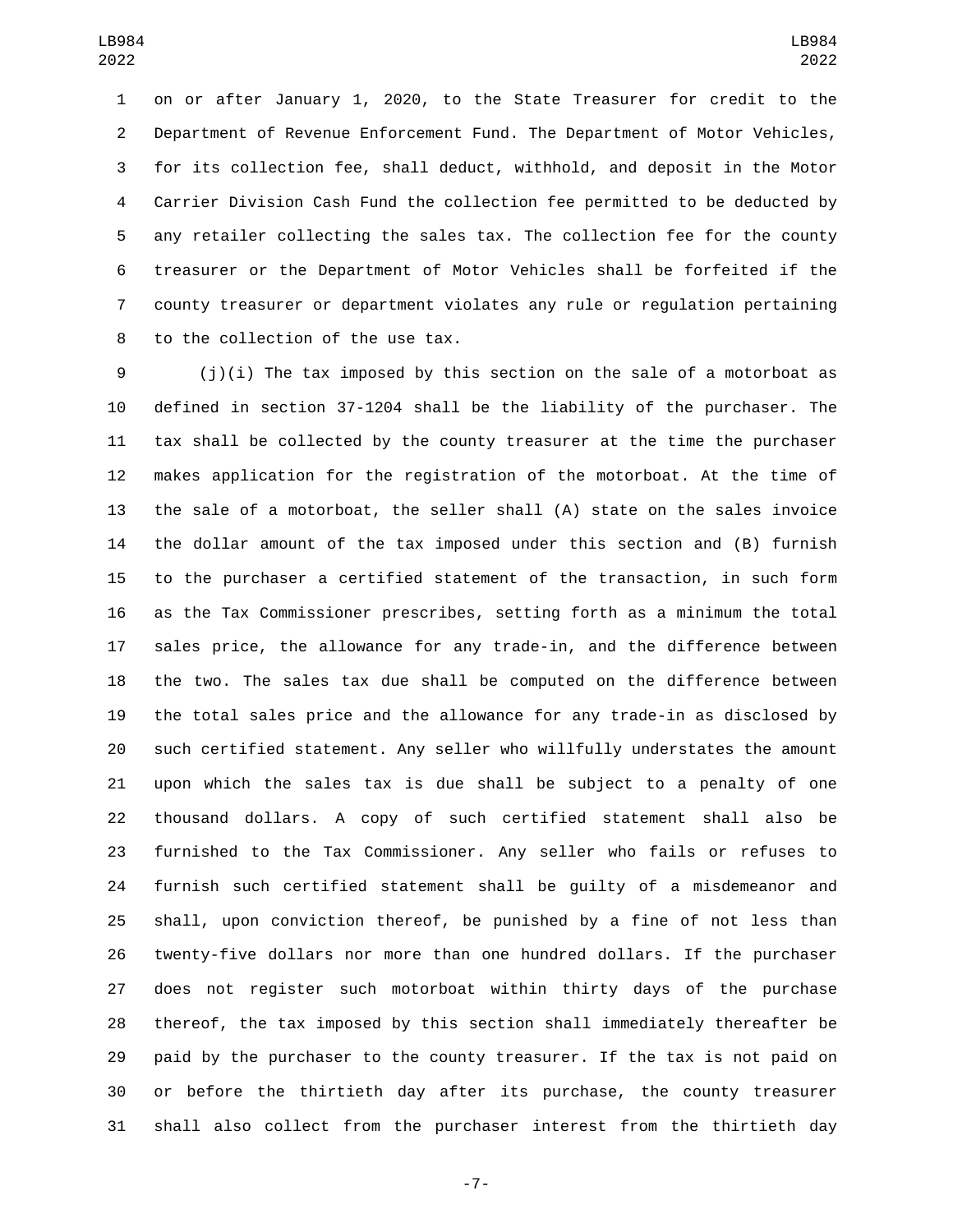through the date of payment and sales tax penalties as provided in the Nebraska Revenue Act of 1967. The county treasurer shall report and remit the tax so collected to the Tax Commissioner by the fifteenth day of the following month. The county treasurer, for his or her collection fee, shall deduct and withhold for the use of the county general fund, from all amounts required to be collected under this subsection, the collection fee permitted to be deducted by any retailer collecting the sales tax. The collection fee shall be forfeited if the county treasurer violates any rule or regulation pertaining to the collection of the use 10 tax.

 (ii) In the rental or lease of motorboats, the tax shall be collected by the lessor on the rental or lease price.

 (k)(i) The tax imposed by this section on the sale of an all-terrain vehicle as defined in section 60-103 or a utility-type vehicle as defined in section 60-135.01 shall be the liability of the purchaser. The tax shall be collected by the county treasurer or by an approved licensed dealer participating in the electronic dealer services system pursuant to section 60-1507 at the time the purchaser makes application for the certificate of title for the all-terrain vehicle or utility-type vehicle. At the time of the sale of an all-terrain vehicle or a utility-type vehicle, the seller shall (A) state on the sales invoice the dollar amount of the tax imposed under this section and (B) furnish to the purchaser a certified statement of the transaction, in such form as the Tax Commissioner prescribes, setting forth as a minimum the total sales price, the allowance for any trade-in, and the difference between the two. The sales tax due shall be computed on the difference between the total sales price and the allowance for any trade-in as disclosed by such certified statement. Any seller who willfully understates the amount upon which the sales tax is due shall be subject to a penalty of one thousand dollars. A copy of such certified statement shall also be furnished to the Tax Commissioner. Any seller who fails or refuses to furnish such

-8-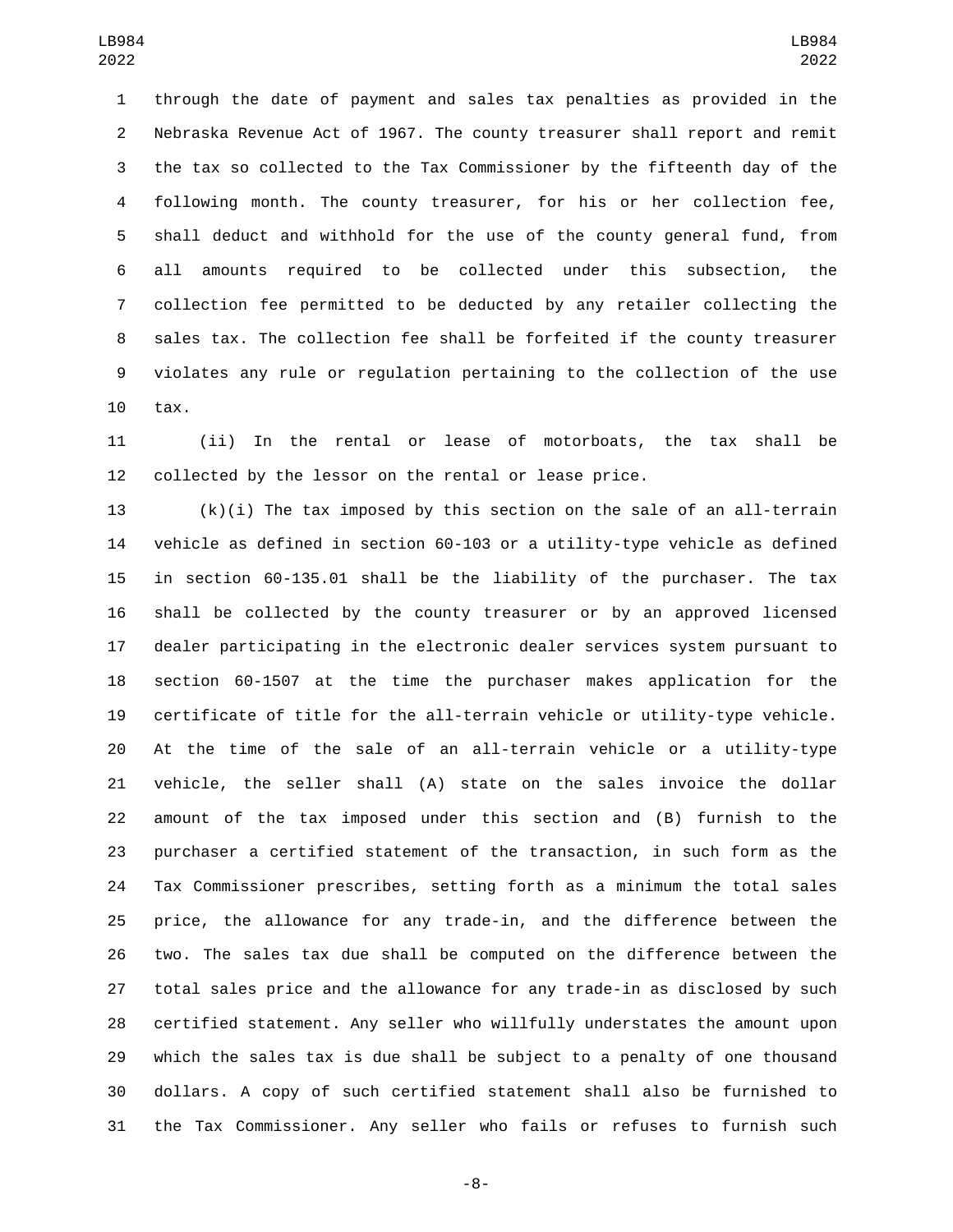certified statement shall be guilty of a misdemeanor and shall, upon conviction thereof, be punished by a fine of not less than twenty-five dollars nor more than one hundred dollars. If the purchaser does not obtain a certificate of title for such all-terrain vehicle or utility- type vehicle within thirty days of the purchase thereof, the tax imposed by this section shall immediately thereafter be paid by the purchaser to the county treasurer. If the tax is not paid on or before the thirtieth day after its purchase, the county treasurer shall also collect from the purchaser interest from the thirtieth day through the date of payment and sales tax penalties as provided in the Nebraska Revenue Act of 1967. The county treasurer shall report and remit the tax so collected to the Tax Commissioner by the fifteenth day of the following month. The county treasurer, for his or her collection fee, shall deduct and withhold for the use of the county general fund, from all amounts required to be collected under this subsection, the collection fee permitted to be deducted by any retailer collecting the sales tax. The collection fee shall be forfeited if the county treasurer violates any rule or regulation pertaining to the collection of the use tax.

 (ii) In the rental or lease of an all-terrain vehicle or a utility- type vehicle, the tax shall be collected by the lessor on the rental or 21 lease price.

 (iii) County treasurers are appointed as sales and use tax collectors for all sales of all-terrain vehicles or utility-type vehicles made outside of this state to purchasers or users of all-terrain vehicles or utility-type vehicles which are required to have a certificate of title in this state. The county treasurer shall collect the applicable use tax from the purchaser of an all-terrain vehicle or a utility-type vehicle purchased outside of this state at the time application for a certificate of title is made. The full use tax on the purchase price shall be collected by the county treasurer if a sales or occupation tax was not paid by the purchaser in the state of purchase. If a sales or

-9-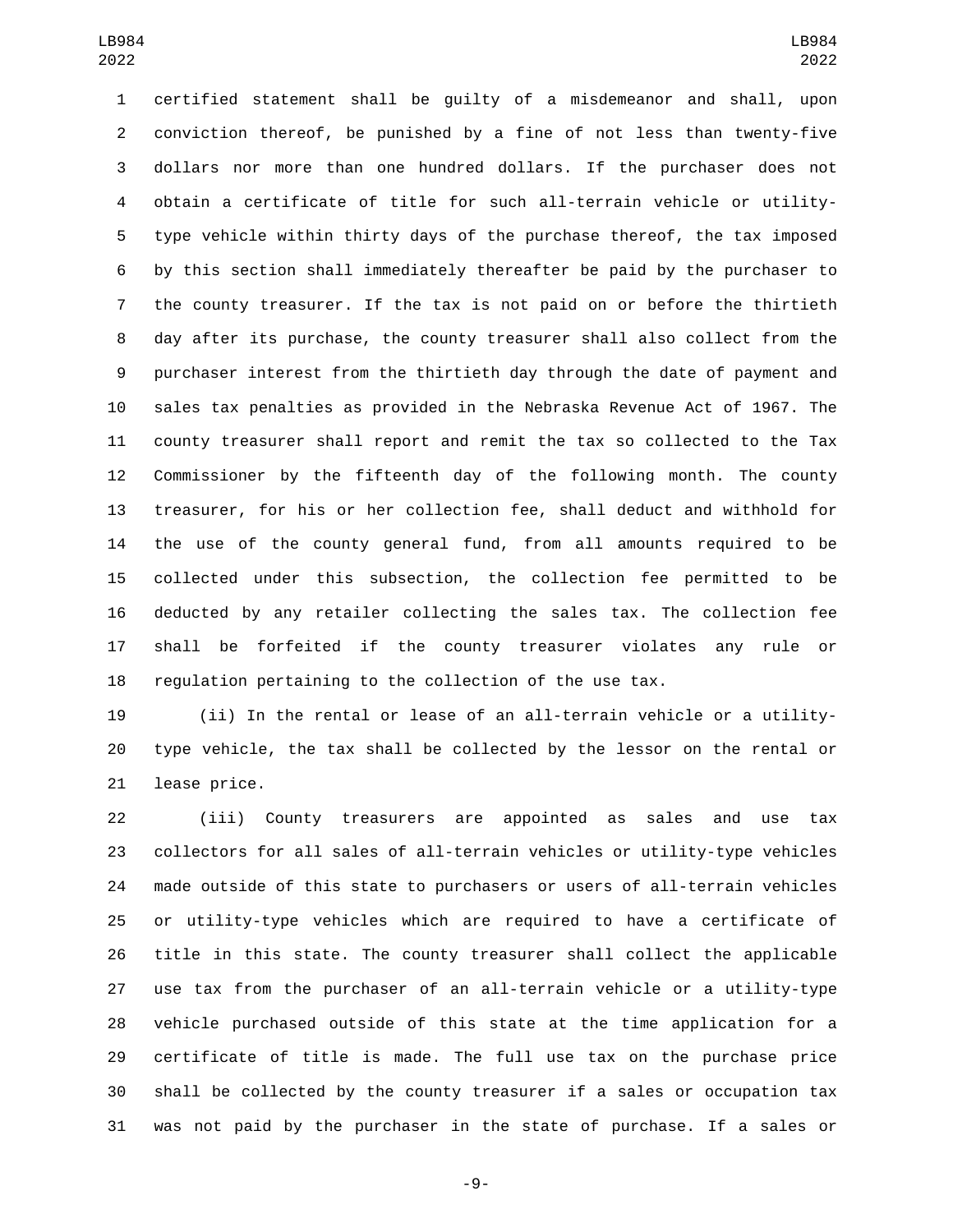occupation tax was lawfully paid in the state of purchase at a rate less than the tax imposed in this state, use tax must be collected on the difference as a condition for obtaining a certificate of title in this 4 state.

 (l) The Tax Commissioner shall adopt and promulgate necessary rules and regulations for determining the amount subject to the taxes imposed by this section so as to insure that the full amount of any applicable tax is paid in cases in which a sale is made of which a part is subject to the taxes imposed by this section and a part of which is not so subject and a separate accounting is not practical or economical.

 (2) A use tax is hereby imposed on the storage, use, or other consumption in this state of property purchased, leased, or rented from any retailer and on any transaction the gross receipts of which are subject to tax under subsection (1) of this section on or after June 1, 1967, for storage, use, or other consumption in this state at the rate set as provided in subsection (1) of this section on the sales price of the property or, in the case of leases or rentals, of the lease or rental 18 prices.

 (a) Every person storing, using, or otherwise consuming in this state property purchased from a retailer or leased or rented from another person for such purpose shall be liable for the use tax at the rate in effect when his or her liability for the use tax becomes certain under the accounting basis used to maintain his or her books and records. His or her liability shall not be extinguished until the use tax has been paid to this state, except that a receipt from a retailer engaged in business in this state or from a retailer who is authorized by the Tax Commissioner, under such rules and regulations as he or she may prescribe, to collect the sales tax and who is, for the purposes of the Nebraska Revenue Act of 1967 relating to the sales tax, regarded as a retailer engaged in business in this state, which receipt is given to the purchaser pursuant to subdivision (b) of this subsection, shall be

-10-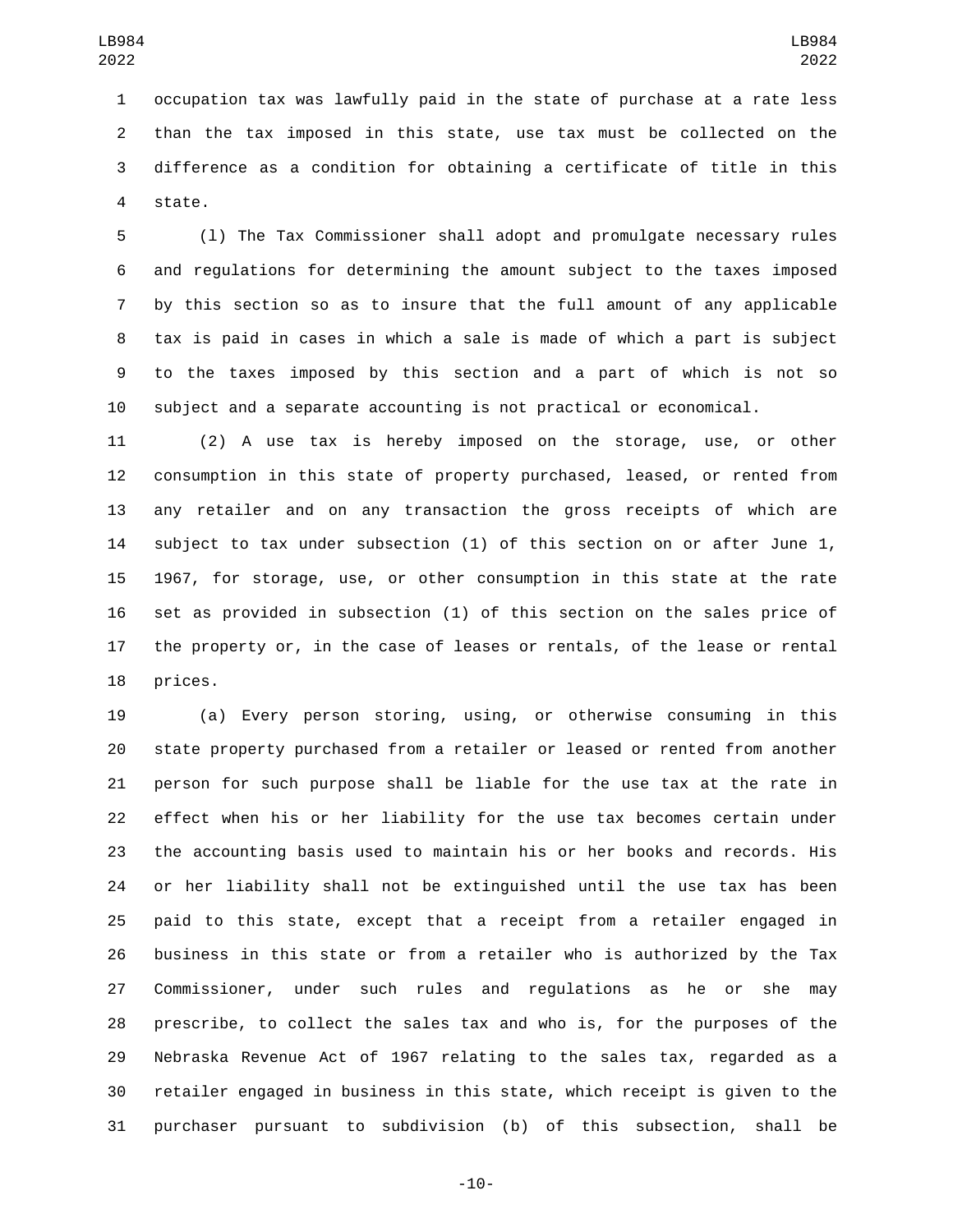sufficient to relieve the purchaser from further liability for the tax to 2 which the receipt refers.

 (b) Every retailer engaged in business in this state and selling, leasing, or renting property for storage, use, or other consumption in this state shall, at the time of making any sale, collect any tax which may be due from the purchaser and shall give to the purchaser, upon request, a receipt therefor in the manner and form prescribed by the Tax 8 Commissioner.

 (c) The Tax Commissioner, in order to facilitate the proper administration of the use tax, may designate such person or persons as he or she may deem necessary to be use tax collectors and delegate to such persons such authority as is necessary to collect any use tax which is due and payable to the State of Nebraska. The Tax Commissioner may require of all persons so designated a surety bond in favor of the State of Nebraska to insure against any misappropriation of state funds so collected. The Tax Commissioner may require any tax official, city, county, or state, to collect the use tax on behalf of the state. All persons designated to or required to collect the use tax shall account for such collections in the manner prescribed by the Tax Commissioner. Nothing in this subdivision shall be so construed as to prevent the Tax Commissioner or his or her employees from collecting any use taxes due 22 and payable to the State of Nebraska.

 (d) All persons designated to collect the use tax and all persons required to collect the use tax shall forward the total of such collections to the Tax Commissioner at such time and in such manner as 26 the Tax Commissioner may prescribe. Such For all use taxes collected prior to October 1, 2002, such collectors of the use tax shall deduct and withhold from the amount of taxes collected two and one-half percent of the first three thousand dollars remitted each month and one-half of one percent of all amounts in excess of three thousand dollars remitted each month as reimbursement for the cost of collecting the tax. For use taxes

-11-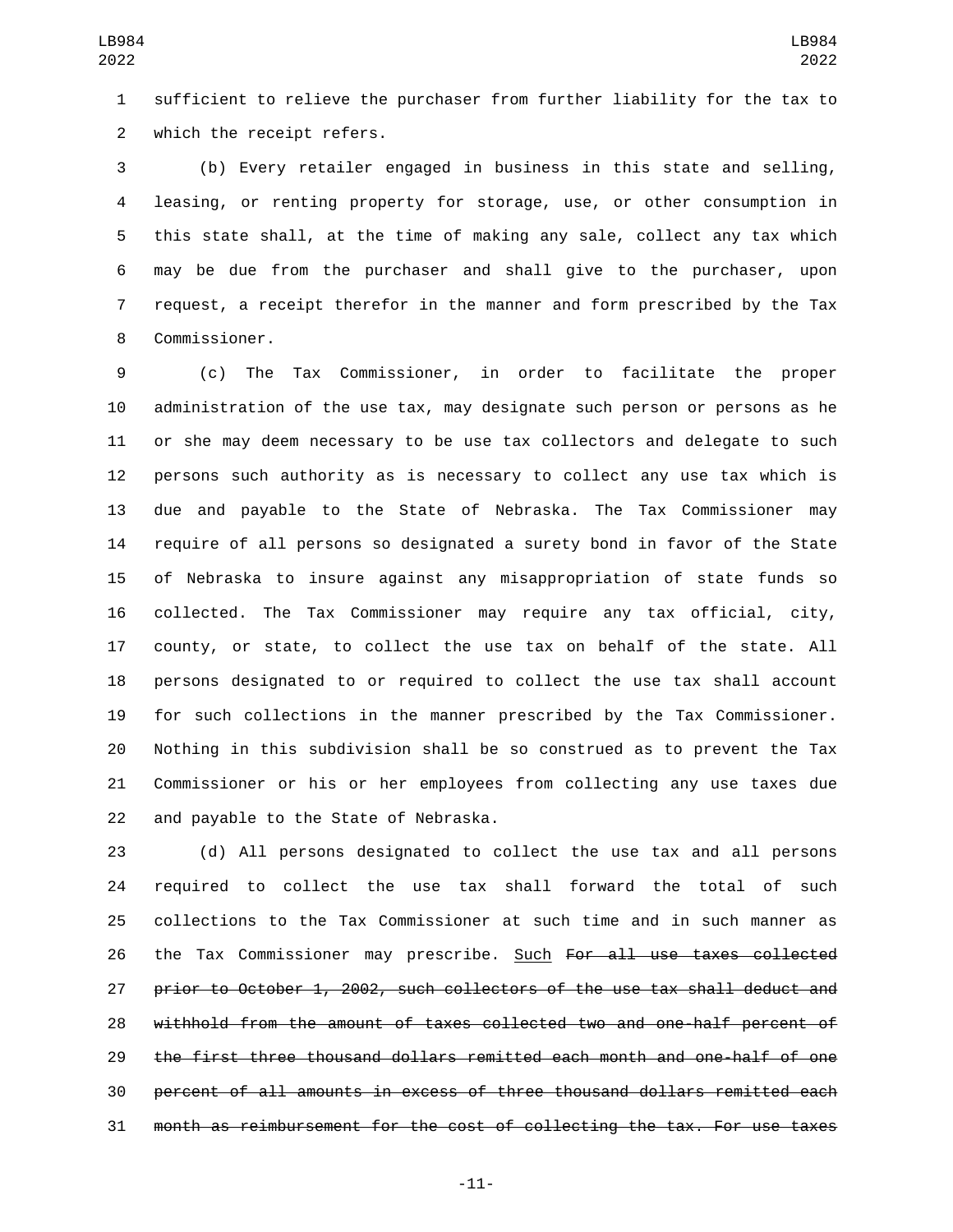collected on and after October 1, 2002, such collectors of the use tax shall deduct and withhold from the amount of taxes collected two and one-3 half percent of the first six three thousand dollars remitted each month as reimbursement for the cost of collecting the tax. Any such deduction shall be forfeited to the State of Nebraska if such collector violates any rule, regulation, or directive of the Tax Commissioner.

 (e) For the purpose of the proper administration of the Nebraska Revenue Act of 1967 and to prevent evasion of the use tax, it shall be presumed that property sold, leased, or rented by any person for delivery in this state is sold, leased, or rented for storage, use, or other consumption in this state until the contrary is established. The burden of proving the contrary is upon the person who purchases, leases, or 13 rents the property.

 (f) For the purpose of the proper administration of the Nebraska Revenue Act of 1967 and to prevent evasion of the use tax, for the sale of property to an advertising agency which purchases the property as an agent for a disclosed or undisclosed principal, the advertising agency is and remains liable for the sales and use tax on the purchase the same as if the principal had made the purchase directly.

 Sec. 2. Section 77-2708, Revised Statutes Cumulative Supplement, 21 2020, is amended to read:

 77-2708 (1)(a) The sales and use taxes imposed by the Nebraska Revenue Act of 1967 shall be due and payable to the Tax Commissioner monthly on or before the twentieth day of the month next succeeding each monthly period unless otherwise provided pursuant to the Nebraska Revenue 26 Act of 1967.

 (b)(i) On or before the twentieth day of the month following each monthly period or such other period as the Tax Commissioner may require, a return for such period, along with all taxes due, shall be filed with the Tax Commissioner in such form and content as the Tax Commissioner may prescribe and containing such information as the Tax Commissioner deems

-12-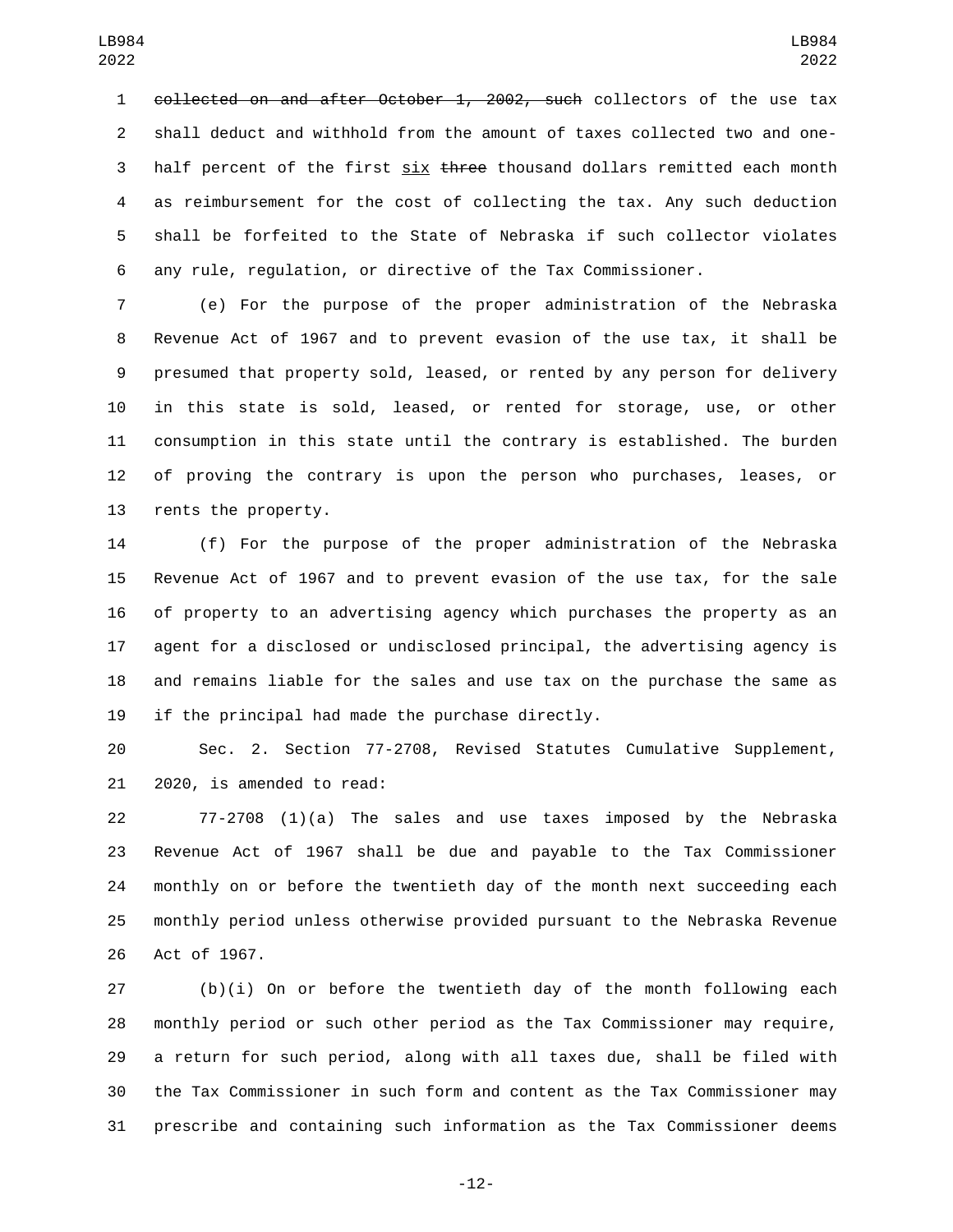necessary for the proper administration of the Nebraska Revenue Act of 1967. The Tax Commissioner, if he or she deems it necessary in order to insure payment to or facilitate the collection by the state of the amount of sales or use taxes due, may require returns and payment of the amount of such taxes for periods other than monthly periods in the case of a particular seller, retailer, or purchaser, as the case may be. The Tax Commissioner shall by rule and regulation require reports and tax payments from sellers, retailers, or purchasers depending on their yearly tax liability. Except as required by the streamlined sales and use tax agreement, annual returns shall be required if such sellers', retailers', or purchasers' yearly tax liability is less than nine hundred dollars, quarterly returns shall be required if their yearly tax liability is nine hundred dollars or more and less than three thousand dollars, and monthly returns shall be required if their yearly tax liability is three thousand dollars or more. The Tax Commissioner shall have the discretion to allow an annual return for seasonal retailers, even when their yearly tax liability exceeds the amounts listed in this subdivision.

 The Tax Commissioner may adopt and promulgate rules and regulations to allow annual, semiannual, or quarterly returns for any retailer making monthly remittances or payments of sales and use taxes by electronic funds transfer or for any retailer remitting tax to the state pursuant to the streamlined sales and use tax agreement. Such rules and regulations may establish a method of determining the amount of the payment that will result in substantially all of the tax liability being paid each quarter. At least once each year, the difference between the amount paid and the amount due shall be reconciled. If the difference is more than ten percent of the amount paid, a penalty of fifty percent of the unpaid 28 amount shall be imposed.

 (ii) For purposes of the sales tax, a return shall be filed by every retailer liable for collection from a purchaser and payment to the state of the tax, except that a combined sales tax return may be filed for all

-13-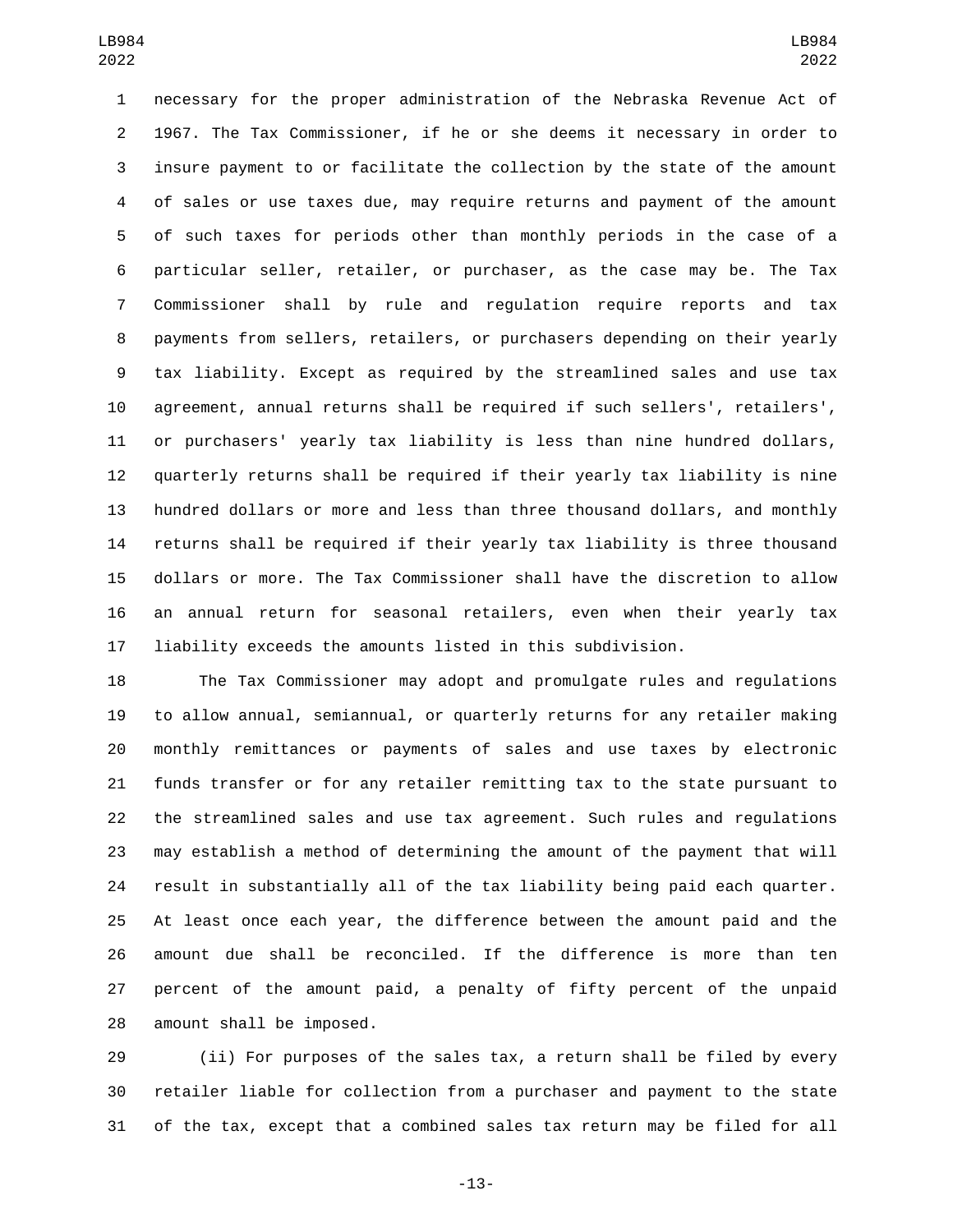licensed locations which are subject to common ownership. For purposes of this subdivision, common ownership means the same person or persons own eighty percent or more of each licensed location. For purposes of the use tax, a return shall be filed by every retailer engaged in business in this state and by every person who has purchased property, the storage, use, or other consumption of which is subject to the use tax, but who has not paid the use tax due to a retailer required to collect the tax.

 (iii) The Tax Commissioner may require that returns be signed by the person required to file the return or by his or her duly authorized agent 10 but need not be verified by oath.

 (iv) A taxpayer who keeps his or her regular books and records on a cash basis, an accrual basis, or any generally recognized accounting basis which correctly reflects the operation of the business may file the sales and use tax returns required by the Nebraska Revenue Act of 1967 on the same accounting basis that is used for the regular books and records, except that on credit, conditional, and installment sales, the retailer who keeps his or her books on an accrual basis may report such sales on the cash basis and pay the tax upon the collections made during each month. If a taxpayer transfers, sells, assigns, or otherwise disposes of an account receivable, he or she shall be deemed to have received the full balance of the consideration for the original sale and shall be liable for the remittance of the sales tax on the balance of the total sale price not previously reported, except that such transfer, sale, assignment, or other disposition of an account receivable by a retailer to a subsidiary shall not be deemed to require the retailer to pay the sales tax on the credit sale represented by the account transferred prior to the time the customer makes payment on such account. If the subsidiary does not obtain a Nebraska sales tax permit, the taxpayer shall obtain a surety bond in favor of the State of Nebraska to insure payment of the tax and any interest and penalty imposed thereon under this section in an amount not less than two times the amount of tax payable on outstanding

-14-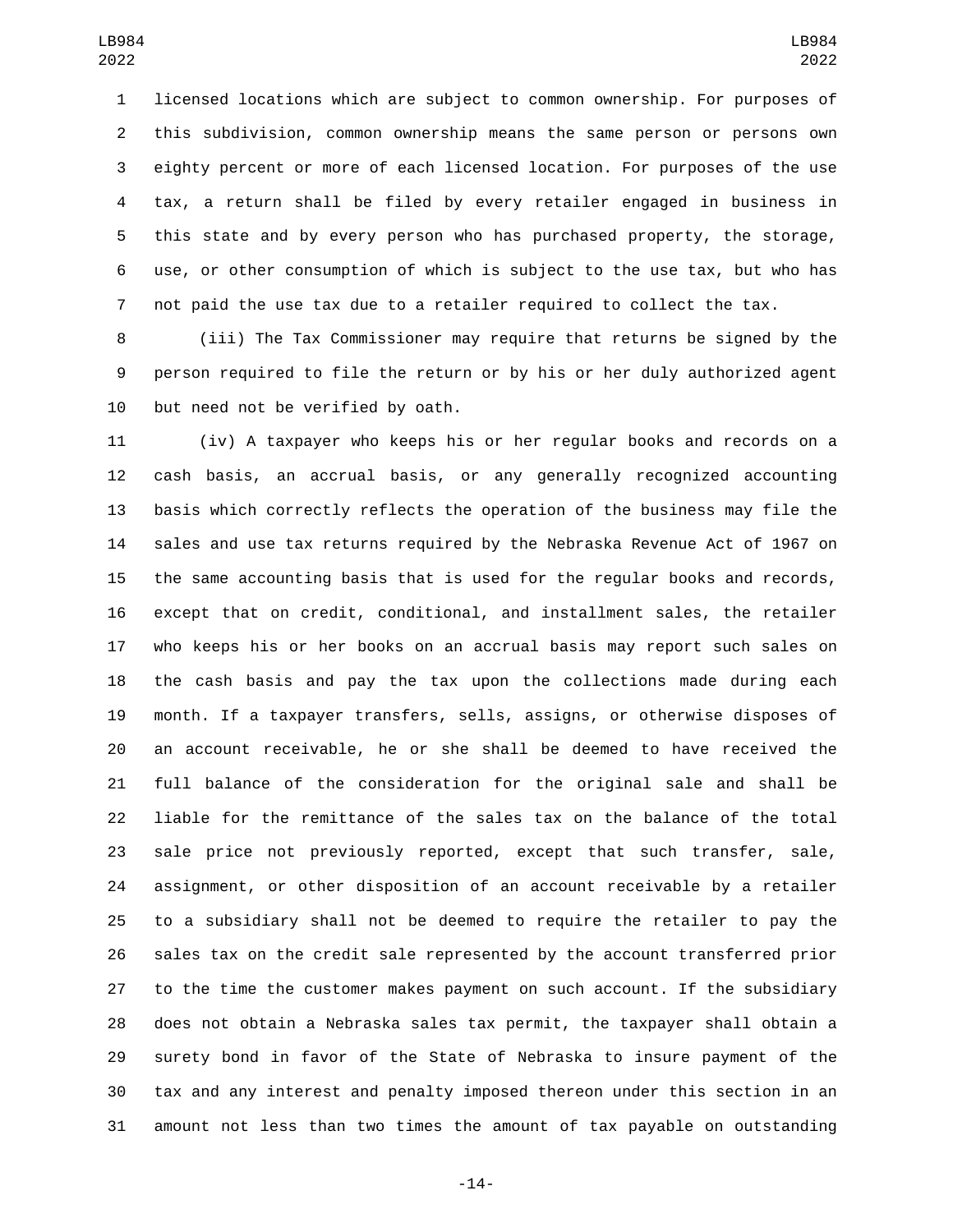accounts receivable held by the subsidiary as of the end of the prior calendar year. Failure to obtain either a sales tax permit or a surety bond in accordance with this section shall result in the payment on the next required filing date of all sales taxes not previously remitted. When the retailer has adopted one basis or the other of reporting credit, conditional, or installment sales and paying the tax thereon, he or she will not be permitted to change from that basis without first having 8 notified the Tax Commissioner.

 (c) Except as provided in the streamlined sales and use tax agreement, the taxpayer required to file the return shall deliver or mail any required return together with a remittance of the net amount of the tax due to the office of the Tax Commissioner on or before the required filing date. Failure to file the return, filing after the required filing date, failure to remit the net amount of the tax due, or remitting the net amount of the tax due after the required filing date shall be cause for a penalty, in addition to interest, of ten percent of the amount of tax not paid by the required filing date or twenty-five dollars, whichever is greater, unless the penalty is being collected under 19 subdivision  $(1)(i)$ ,  $(1)(j)(i)$ , or  $(1)(k)(i)$  of section 77-2703 by a county treasurer or the Department of Motor Vehicles, in which case the 21 penalty shall be five dollars.

 (d) The taxpayer shall deduct and withhold, from the taxes otherwise due from him or her on his or her tax return, two and one-half percent of 24 the first six three thousand dollars remitted each month to reimburse himself or herself for the cost of collecting the tax. Taxpayers filing a 26 combined return as allowed by subdivision  $(1)(b)(ii)$  of this subsection shall compute such collection fees on the basis of the receipts and 28 liability of each licensed location.

 (e) A retailer that makes sales into Nebraska using a multivendor marketplace platform is relieved of its obligation to collect and remit sales taxes to Nebraska with regard to any sales taxes collected and

-15-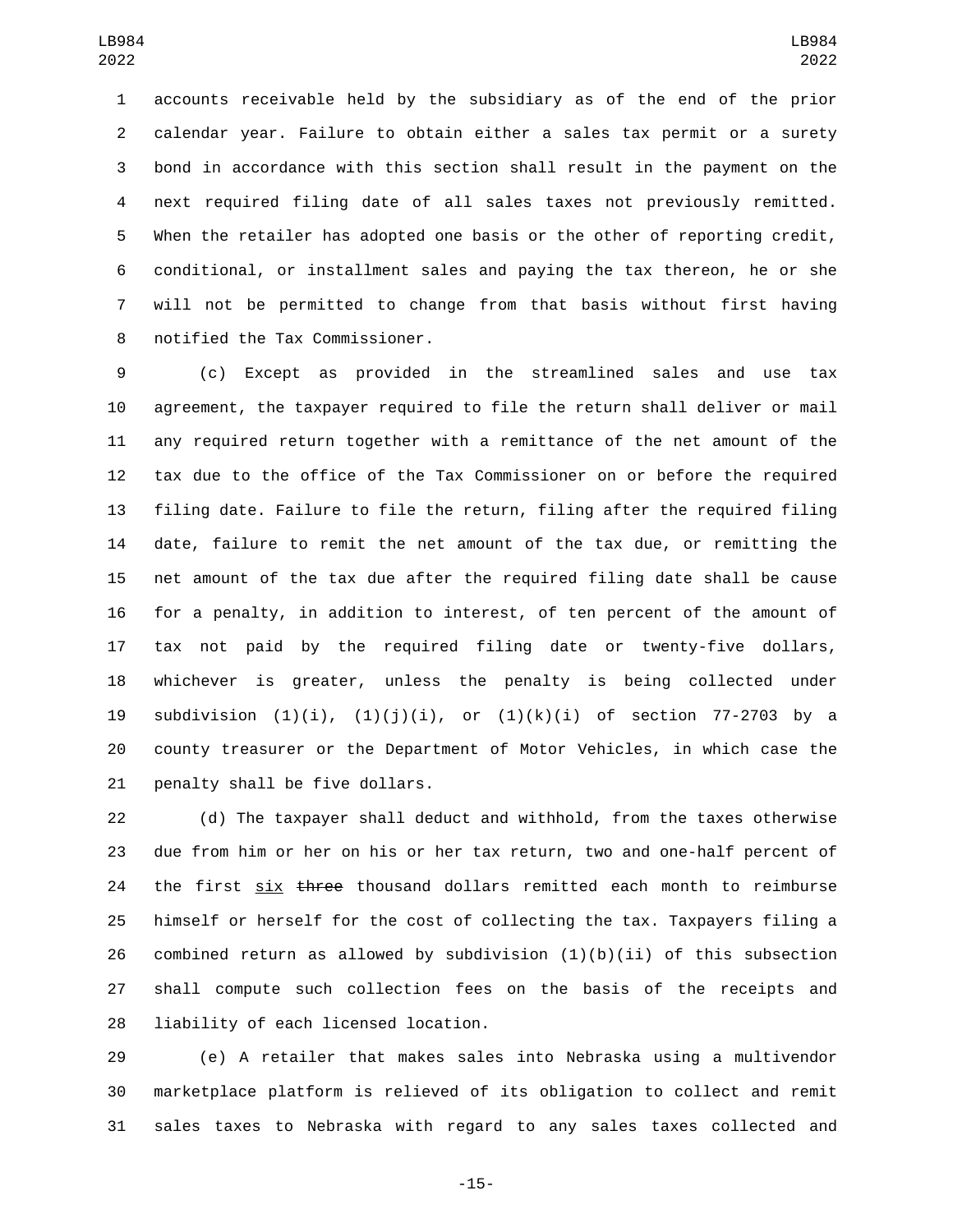remitted by the multivendor marketplace platform. Such a retailer must include all sales into Nebraska in its gross receipts in its return, but may claim credit for any sales taxes collected and remitted by the multivendor marketplace platform with respect to such retailer's sales. Such retailer is liable for the sales tax due on sales into Nebraska as provided in section  $77-2704.35$ .

 (f) A multivendor marketplace platform is relieved of its obligation to collect and remit the correct amount of state and local sales taxes to Nebraska to the extent that the multivendor marketplace platform can establish that the error was due to insufficient or incorrect information given to the multivendor marketplace platform by the seller and relied on by the multivendor marketplace platform. This subdivision shall not apply if the multivendor marketplace platform and the seller are related persons under either section 267(b) or (c) or section 707(b) of the Internal Revenue Code of 1986 or if the seller is also the multivendor 16 marketplace platform operator.

 (2)(a) If the Tax Commissioner determines that any sales or use tax amount, penalty, or interest has been paid more than once, has been erroneously or illegally collected or computed, or has been paid and the purchaser qualifies for a refund under section 77-2708.01, the Tax Commissioner shall set forth that fact in his or her records and the excess amount collected or paid may be credited on any sales, use, or income tax amounts then due and payable from the person under the Nebraska Revenue Act of 1967. Any balance may be refunded to the person by whom it was paid or his or her successors, administrators, or 26 executors.

 (b) No refund shall be allowed unless a claim therefor is filed with the Tax Commissioner by the person who made the overpayment or his or her attorney, executor, or administrator within three years from the required filing date following the close of the period for which the overpayment was made, within six months after any determination becomes final under

-16-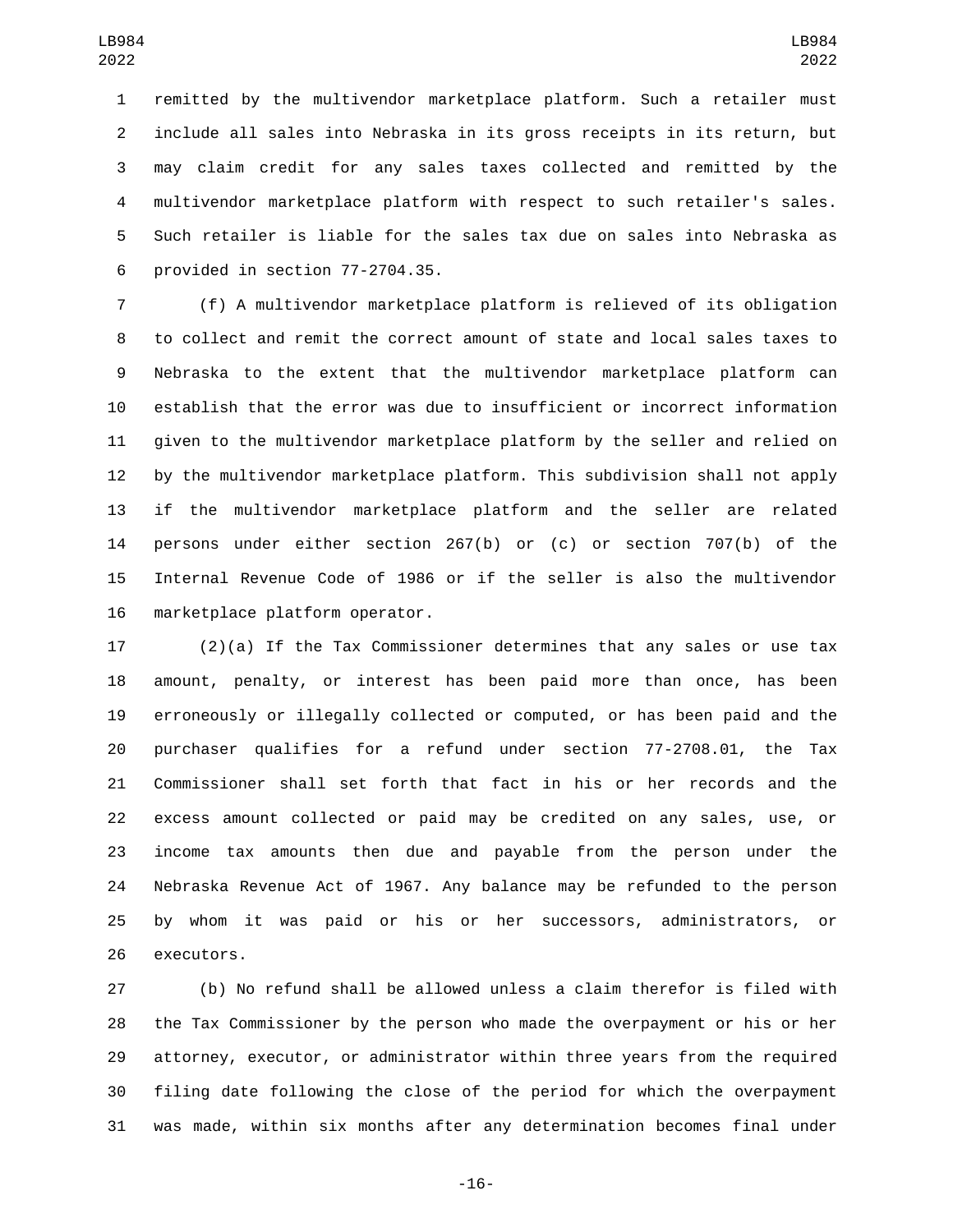section 77-2709, or within six months from the date of overpayment with respect to such determinations, whichever of these three periods expires later, unless the credit relates to a period for which a waiver has been given. Failure to file a claim within the time prescribed in this subsection shall constitute a waiver of any demand against the state on 6 account of overpayment.

 (c) Every claim shall be in writing on forms prescribed by the Tax Commissioner and shall state the specific amount and grounds upon which the claim is founded. No refund shall be made in any amount less than two 10 dollars.

 (d) The Tax Commissioner shall allow or disallow a claim within one hundred eighty days after it has been filed. A request for a hearing shall constitute a waiver of the one-hundred-eighty-day period. The claimant and the Tax Commissioner may also agree to extend the one- hundred-eighty-day period. If a hearing has not been requested and the Tax Commissioner has neither allowed nor disallowed a claim within either the one hundred eighty days or the period agreed to by the claimant and the Tax Commissioner, the claim shall be deemed to have been allowed.

 (e) Within thirty days after disallowing any claim in whole or in part, the Tax Commissioner shall serve notice of his or her action on the claimant in the manner prescribed for service of notice of a deficiency 22 determination.

 (f) Within thirty days after the mailing of the notice of the Tax Commissioner's action upon a claim filed pursuant to the Nebraska Revenue Act of 1967, the action of the Tax Commissioner shall be final unless the taxpayer seeks review of the Tax Commissioner's determination as provided 27 in section 77-27,127.

 (g) Upon the allowance of a credit or refund of any sum erroneously or illegally assessed or collected, of any penalty collected without authority, or of any sum which was excessive or in any manner wrongfully collected, interest shall be allowed and paid on the amount of such

-17-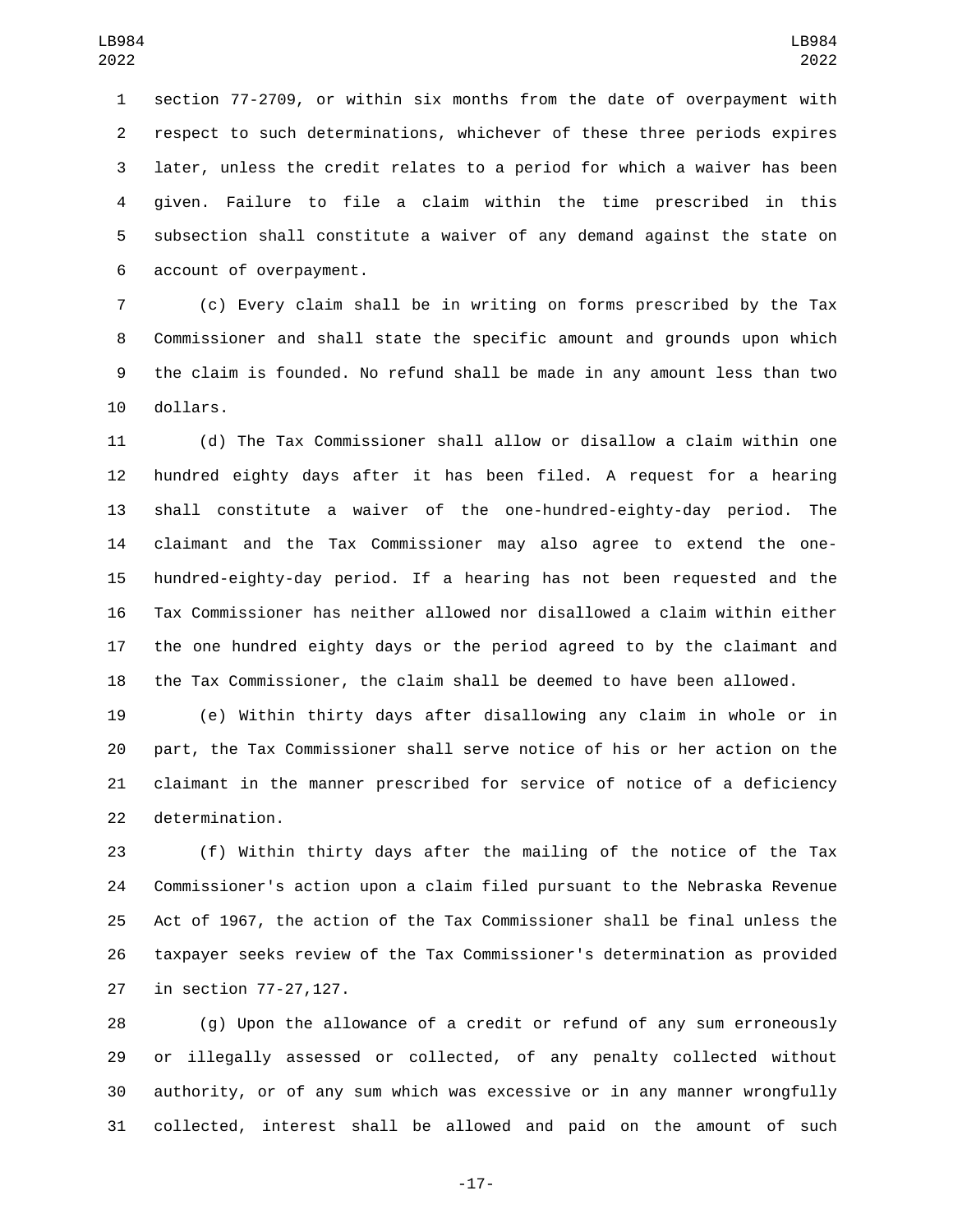credit or refund at the rate specified in section 45-104.02, as such rate may from time to time be adjusted, from the date such sum was paid or from the date the return was required to be filed, whichever date is later, to the date of the allowance of the refund or, in the case of a credit, to the due date of the amount against which the credit is allowed, but in the case of a voluntary and unrequested payment in excess of actual tax liability or a refund under section 77-2708.01, no interest shall be allowed when such excess is refunded or credited.

 (h) No suit or proceeding shall be maintained in any court for the recovery of any amount alleged to have been erroneously or illegally determined or collected unless a claim for refund or credit has been duly 12 filed.

 (i) The Tax Commissioner may recover any refund or part thereof which is erroneously made and any credit or part thereof which is erroneously allowed by issuing a deficiency determination within one year from the date of refund or credit or within the period otherwise allowed for issuing a deficiency determination, whichever expires later.

 (j)(i) Credit shall be allowed to the retailer, contractor, or repairperson for sales or use taxes paid pursuant to the Nebraska Revenue Act of 1967 on any deduction taken that is attributed to bad debts not including interest. Bad debt has the same meaning as in 26 U.S.C. 166, as such section existed on January 1, 2003. However, the amount calculated pursuant to 26 U.S.C. 166 shall be adjusted to exclude: Financing charges or interest; sales or use taxes charged on the purchase price; uncollectible amounts on property that remains in the possession of the seller until the full purchase price is paid; and expenses incurred in attempting to collect any debt and repossessed property.

 (ii) Bad debts may be deducted on the return for the period during which the bad debt is written off as uncollectible in the claimant's books and records and is eligible to be deducted for federal income tax purposes. A claimant who is not required to file federal income tax

-18-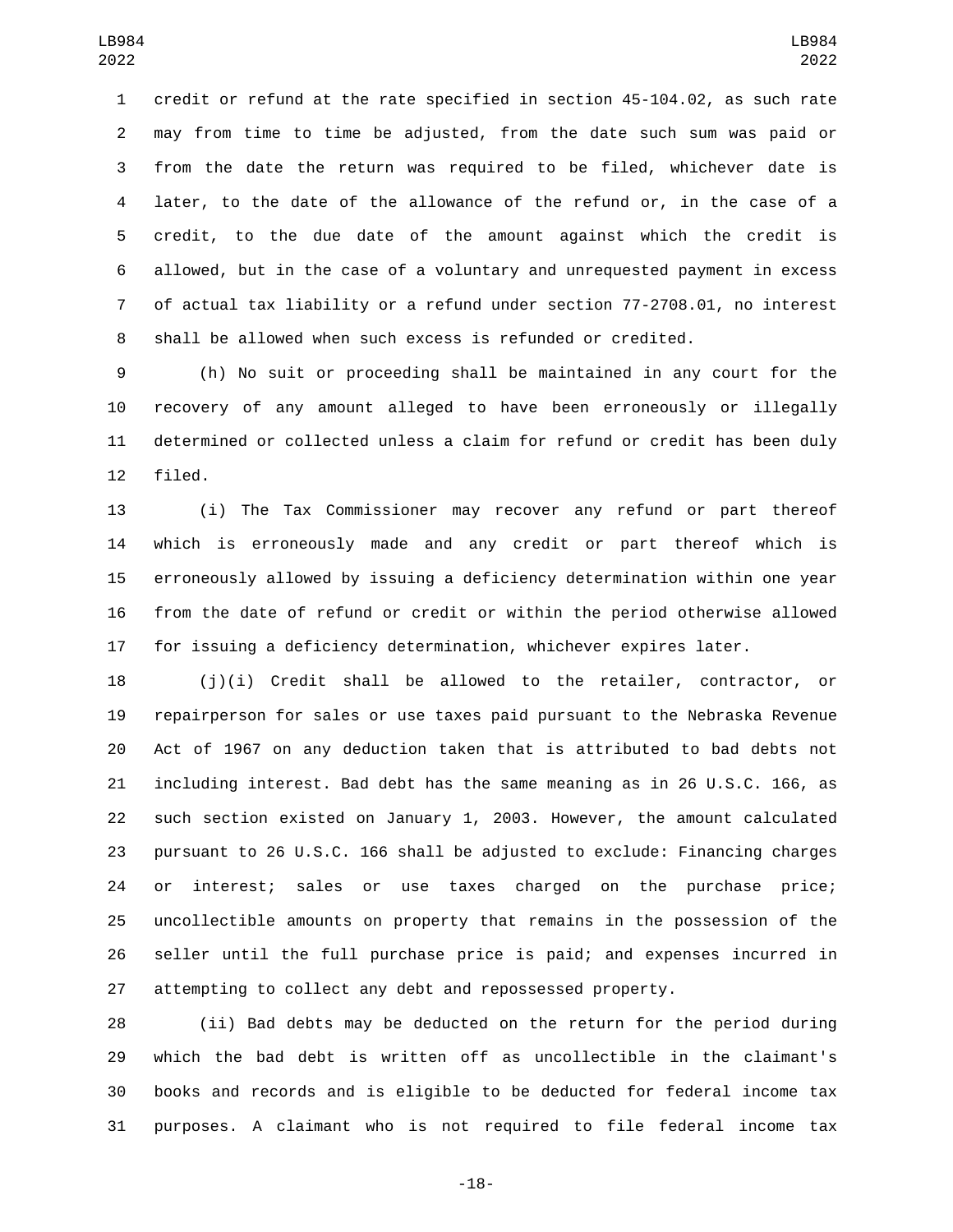returns may deduct a bad debt on a return filed for the period in which the bad debt is written off as uncollectible in the claimant's books and records and would be eligible for a bad debt deduction for federal income tax purposes if the claimant was required to file a federal income tax 5 return.

 (iii) If a deduction is taken for a bad debt and the debt is subsequently collected in whole or in part, the tax on the amount so collected must be paid and reported on the return filed for the period in 9 which the collection is made.

 (iv) When the amount of bad debt exceeds the amount of taxable sales for the period during which the bad debt is written off, a refund claim may be filed within the otherwise applicable statute of limitations for refund claims. The statute of limitations shall be measured from the due date of the return on which the bad debt could first be claimed.

 (v) If filing responsibilities have been assumed by a certified service provider, the service provider may claim, on behalf of the retailer, any bad debt allowance provided by this section. The certified service provider shall credit or refund the full amount of any bad debt 19 allowance or refund received to the retailer.

 (vi) For purposes of reporting a payment received on a previously claimed bad debt, any payments made on a debt or account are applied first proportionally to the taxable price of the property or service and the sales tax thereon, and secondly to interest, service charges, and any 24 other charges.

 (vii) In situations in which the books and records of the party claiming the bad debt allowance support an allocation of the bad debts among the member states in the streamlined sales and use tax agreement, 28 the state shall permit the allocation.

 (3) Beginning July 1, 2020, if a refund claim under this section involves a refund of a tax imposed under the Local Option Revenue Act or section 13-319, 13-2813, or 77-6403 and the amount of such tax to be

-19-